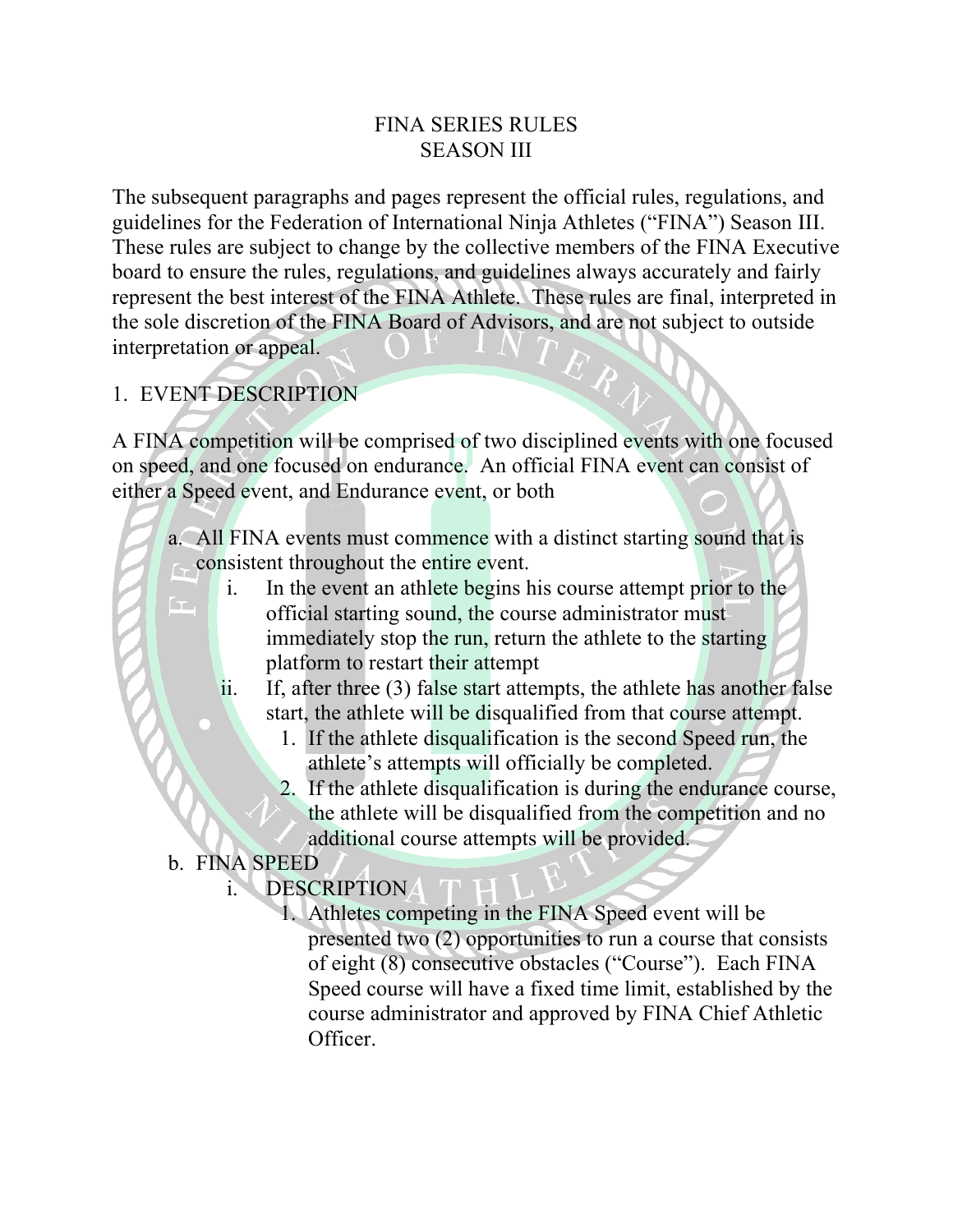- 2. Upon the conclusion of both attempts, an athlete's best attempt at the course will be used as the official qualifying attempt.
- 3. Each FINA Speed course will have a max time limit per athlete, predetermined by the course administrator and the FINA Board.
- 4. An athlete will receive one (1) opportunity to complete each obstacle. If an athlete fails to complete an obstacle per the rules outlined by the course administrator, the athlete will move on to the next obstacle and not earn a point for the failed obstacle.
- 5. There is no limit to the number of obstacles an athlete can fail during the duration of their run.
- 6. An athlete will earn one (1) Speed point for every obstacle completed prior to the expiration of time allotted for the respective course.
- 7. Every FINA Speed course will consist of the following structured format:
	- 1. Agility Obstacle
	- 2. Aerial Obstacle
	- 3. Balance Obstacle
	- 4. Upper Body Obstacle
	- 5. Aerial Obstacle
	- 6. Balance Obstacle
	- 7. Upper Body/Aerial Obstacle
	- 8. Ascension Obstacle
- 8. Athletes will attempt to complete the Course within the predetermined time. Courses must be approved by the FINA Board of Trustees, prior to the scheduled event.

# QUALIFYING FOR WORLD CHAMPIONSHIPS

At the conclusion of the FINA season, a World Championship event will be conducted with the opportunity for FINA Speed athletes to earn the title of FINA Speed World Champion. There are two (2) ways for athletes to earn a spot to compete in the FINA Speed World Championships:

1. COURSE COMPLETION: Athletes who successfully complete an individual speed course within the pre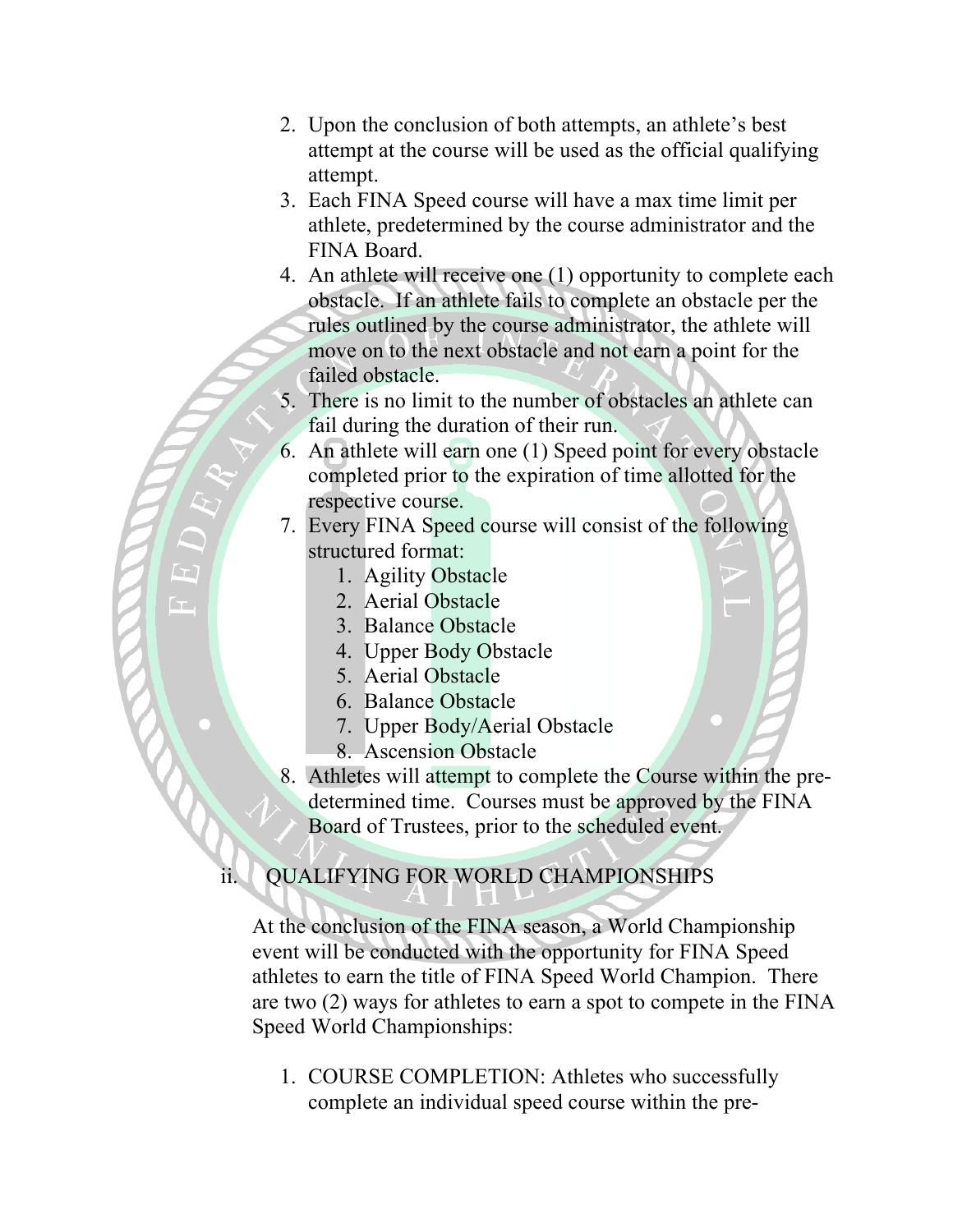determined time frame will automatically earn a spot to compete in the World Finals concluding the season.

- 2. POINTS ACCUMULATION: Athletes will be awarded a single point for every obstacle completed prior to expiration of time on the respective course. Points can accumulate throughout the season from competition to competition. Athletes that earn 21 points throughout the season, will also earn a spot to compete in the World Finals concluding the season.
- c. FINA ENDURANCE i. DESCRIPTION
	- 1. Athletes that compete in a FINA Endurance event, will be tested with a twelve (12) obstacle course ("Course") designed to push the athlete to the limit, exhausting all major muscle groups.
	- 2. Each FINA Endurance course will have a max time limit per athlete, predetermined by the course administrator and the FINA Board.
	- 3. An athlete running a Course will be limited to a 15 second rest between obstacles. Course Administrators will provide the athlete a notification informing them when 5 seconds are remaining.
	- 4. An athlete will receive one (1) opportunity to complete each obstacle. If an athlete fails to complete an obstacle per the rules outlined by the course administrator, the athlete will move on to the next obstacle and not earn a point for the failed obstacle.
	- 5. There is no limit to the number of obstacles an athlete can fail during the duration of their run.
	- 6. An athlete will earn one (1) point for every obstacle completed prior to the expiration of time allotted for the respective course.

#### ii. QUALIFYING FOR WORLD CHAMPIONSHIPS

At the conclusion of the FINA season, a World Championship event will be conducted with the opportunity for FINA Endurance athletes to earn the title of FINA Endurance World Champion.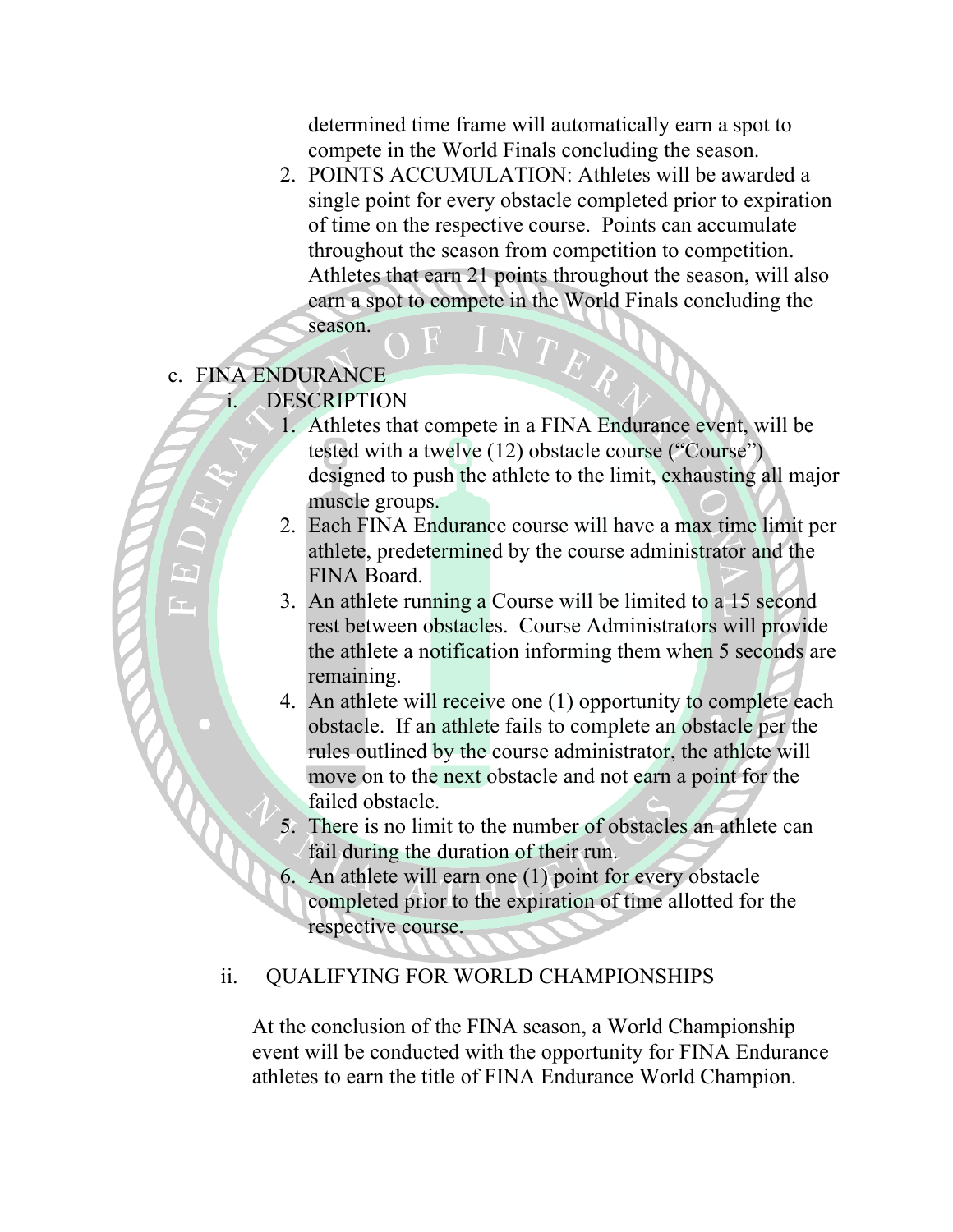There are two (2) ways for athletes to earn a spot to compete in the FINA Endurance World Championships:

- 1. COURSE COMPLETION: Athletes who successfully complete an individual endurance course within the predetermined time frame will automatically earn a spot to compete in the World Finals concluding the season.
- 2. POINTS ACCUMULATION: Athletes will be awarded a single point for every obstacle completed prior to expiration of time on the respective course. Points can accumulate throughout the season from competition to competition. Athletes that earn 31 points throughout the season, will also earn a spot to compete in the World Finals concluding the season.

### 2. WORLD CHAMPIONSHIPS

Upon the conclusion of the FINA season, a world Championship will be conducted to crown a FINA Speed World Champion, a FINA Endurance World Champion, and a FINA All-Around World Champion. Both FINA Speed and FINA Endurance World Championship events will consist of two stages: a Qualifying round for each discipline, and a Round of Champions. The winner of the Round of Champions will be crowned the FINA All-Around World Champion.

# a. FINA SPEED WORLD CHAMPIONSHIP

#### i. QUALIFYING ROUND

- 1. During the Bracket Qualifier round, all athletes that qualified to compete in the FINA Speed World Championship will be presented with two (2) opportunities to complete a championship course in the same structure as a regular season FINA Speed course.
- 2. A pre-determined course time will be established, as the "time to beat."
- 3. All athletes that complete the Qualifying Round course within the allotted time, will advance to the Round of Champions.
- 4. An athlete's attempt at completing the course will end upon one of the following: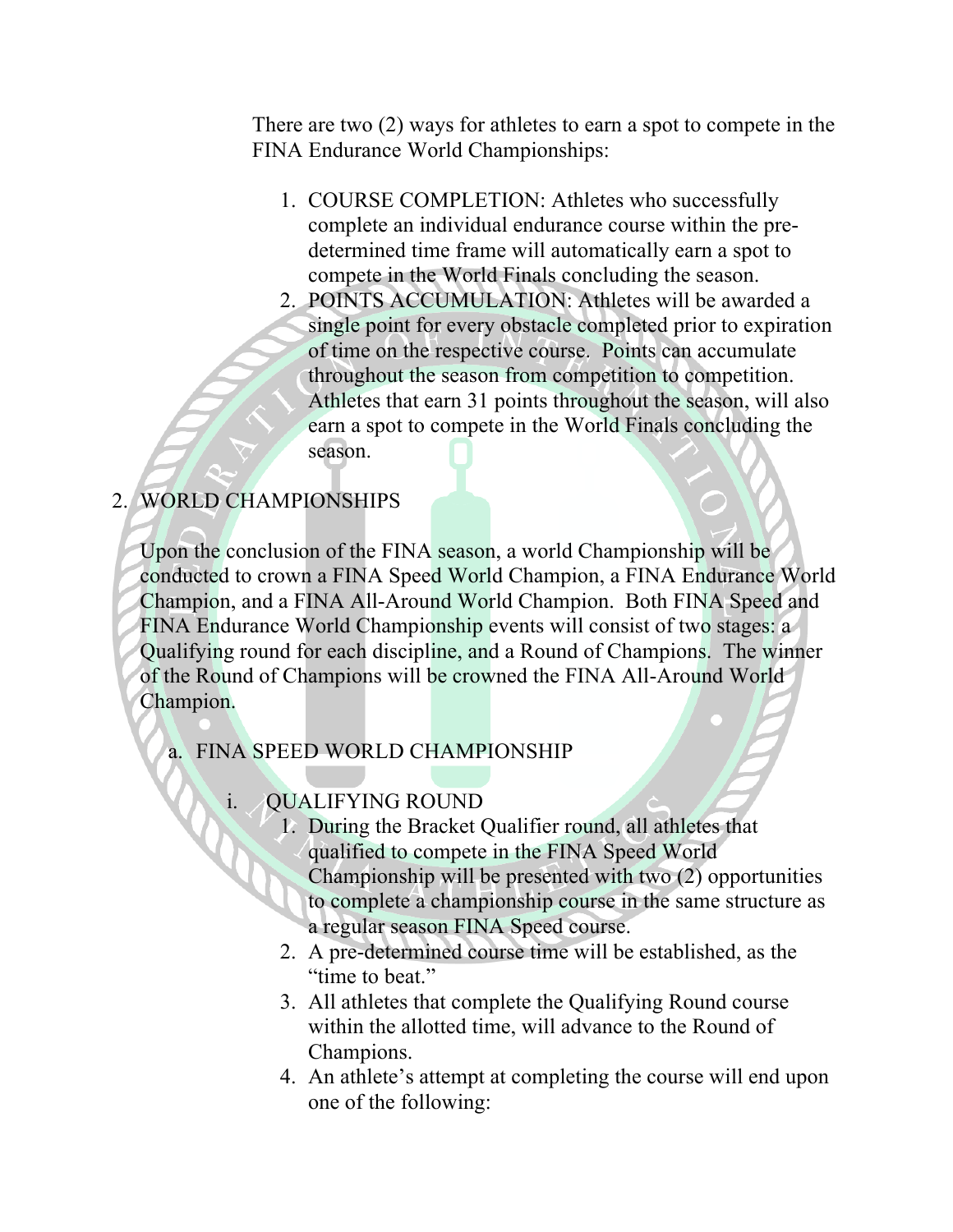- 1. The allocated course time expires
- 2. The athlete completes all eight (8) obstacles within the allocated time;
- 3. The athlete fails an obstacle.
- 5. Ranking will be determined by course completion time, or the athlete that completes the most obstacles in the fastest time.
- 6. The male and female athlete that complete the Qualifying Round in the fastest time, will be crowned FINA Speed World Champion.

# b. FINA ENDURANCE WORLD CHAMPIONSHIP

# i. OUALIFYING ROUND

- 1. During the Bracket Qualifier round, all athletes that qualified to compete in the FINA Endurance World Championship will run a championship course in the same structure as a regular season FINA Speed course.
- 2. A pre-determined course time will be established, as the maximum allowed time on the course.
- 3. All athletes that complete the Qualifying Round course will advance to the Round of Champions
- 4. An athlete's attempt at completing the course will end upon one of the following:
	- 1. The allocated course time expires
	- 2. The athlete completes all twelve (12) obstacles within the allocated time;
- 5. Ranking will be determined by course completion time, or the athlete that completes the most obstacles in the fastest time.
- 6. The male and female athlete that complete the Qualifying Round in the fastest time, will be crowned FINA Endurance World Champion.

#### c. ROUND OF CHAMPIONS

#### i. HEAD-TO-HEAD ELIMINATION BRACKET

1. This will be a double-elimination, head-to-head event.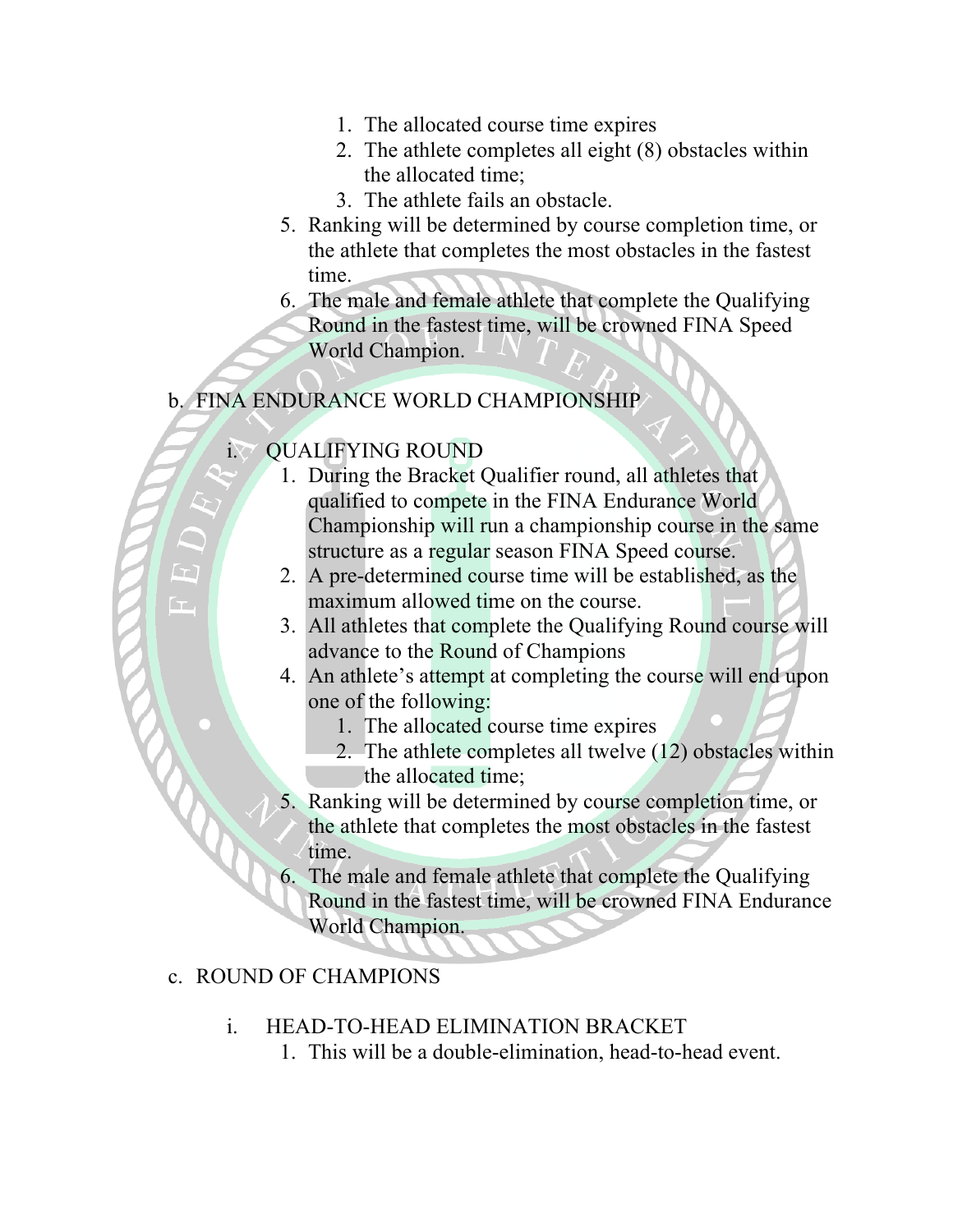- 2. All athletes who advance through the FINA Speed and FINA Endurance qualifying rounds will be seeded together into the bracket format final Round of Champions.
- 3. The winner of each individual race will be the athlete that either completes the course first or completes more obstacles in the fastest time.
- 4. The winner of the Finals Bracket will be declared the FINA All-Around World Champion
- 5. A bronze medal race will be conducted between the two losing athletes in the round of four. The winner will be crowed the bronze medal winner for the FINA All-Around Champion
- ii. SEEDING
	- 1. Athlete seeding in the Round of Champions will be based on the average of their combined performance in the athlete's respective qualifying rounds.
	- 2. Round of Champions seeding will be determined by taking the average finishing position from both the Speed and Endurance qualifying round.
		- 1. In the case of a tie, the first tie-breaker will be the athlete with the lowest total course time from the qualifying round for FINA Speed and FINA Endurance.
		- 2. If there is still a tie, the next order of tie breakers will be:
			- i. Regular season total course finishes
			- ii. Regular season total points
			- iii. Randomization
- 3. AGE GROUPING

Both FINA Speed and FINA Endurance athletes will be permitted to compete in the following age groupings based on the athlete's age on January 1 of the current season.

- a. 7U (7 and Under)
- b. 9U (8-9 Year Old)
- c. 11U (10-11 Year Old)
- d. 13U (12-13 Years Old)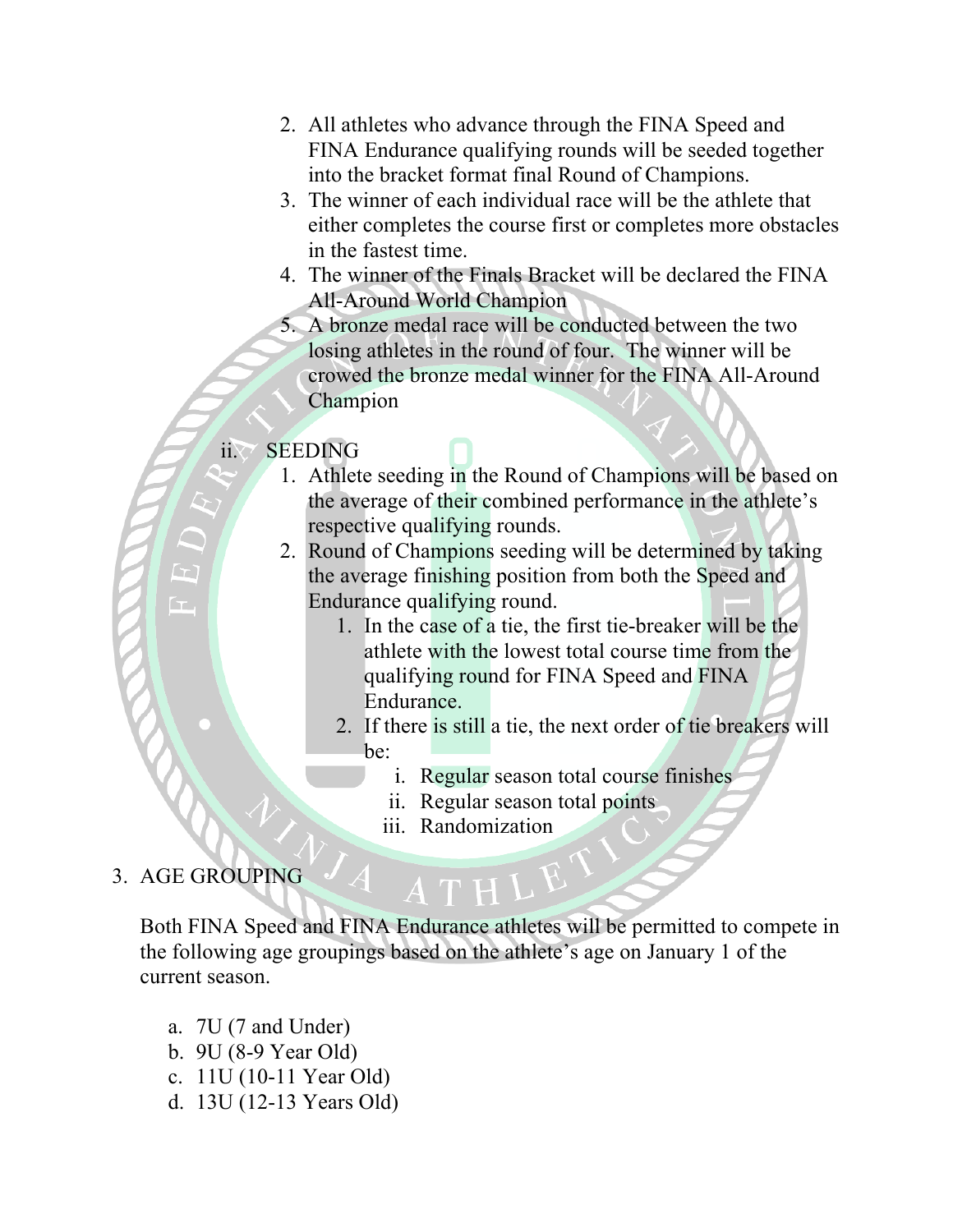- e. 15U (14-15 Years Old)
- f. Adult (16-39 Years Old)
- g. Masters (40+ Years Old)

Athletes can elect to compete in the age group of which their age falls on January  $1<sup>st</sup>$  of the year of the start of the season. Additionally, an athlete can choose to compete up one age grouping, except into Masters. A Masters athlete must meet the minimum age of 40 during the calendar year of the start of the season.

Masters athletes can choose to compete in either the Adult or the Masters division.

For all athletes, the age grouping for the entire season will be determined by the age grouping competed in during their first competition of the season

# 4. EXCEPTIONS

- a. All exceptions listed will apply to FINA Speed, FINA Endurance, and
- $F$ FINA World Championship events.
- b. Course or Obstacle Malfunction
	- i. If, during an athlete's course attempt, an obstacle malfunction occurs causing the athlete to fail the obstacle, the course administrator must immediately stop the athlete's attempt at the course.
	- ii. The athlete will be provided a rerun latter in the run order.
		- 1. The athletes rerun order will be at the discretion of the course administrator but must be no earlier than 10 minutes after incident.
	- iii. Example of course malfunctions include, but are not limited to: obstacles, timers, and course interference.
	- iv. In the event of a rerun, the better of the two athlete runs will count towards season standings.
- c. Injury/Voluntary disruption
	- i. In the event that an athlete's attempt at the course is disrupted either voluntarily or due to injury, the opportunity for a rerun will be at the sole discretion of the Course Administrator.
- 5. OBSTACLE DEFINITION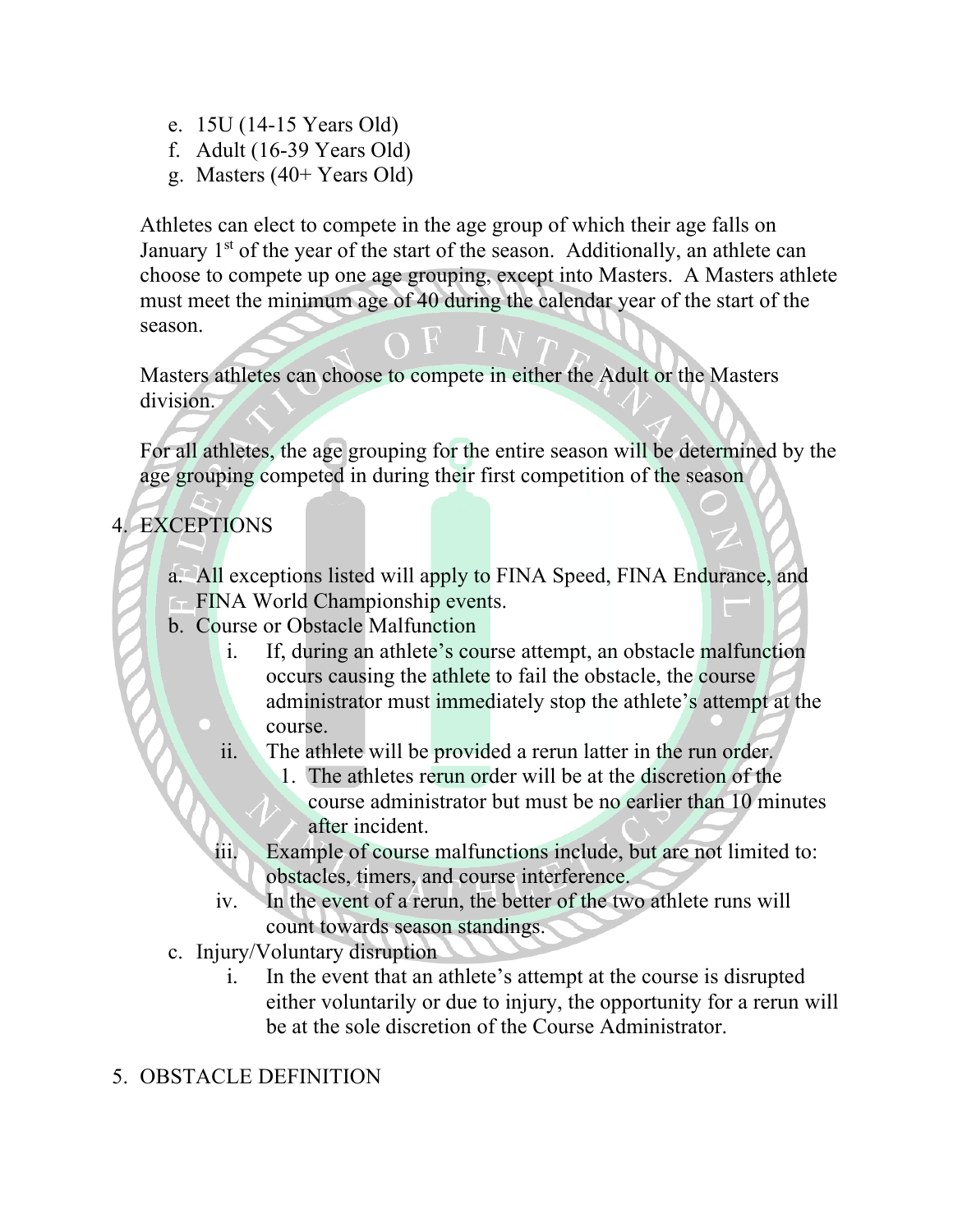#### a. OBSTACLE AREA

i. The obstacle area is defined as the entire space between the edge of the starting platform and the front edge of the ending platform.

### b. STARTING PLATFORM

- i. All obstacles must have a clearly marked starting platform.
- ii. Starting platform must be elevated from the floor, but does not need to be elevated above safety matting for that obstacle.
- iii. Starting platform cannot consist of a taped-off area on the floor.
- iv. An athlete must make contact with a starting platform prior to proceeding to attempt the obstacle.
	- 1. Unless two consecutive obstacles are designed as "linking" obstacles, an athlete cannot proceed to a subsequent obstacle without first touching the starting platform.
	- 2. If an athlete attempts an obstacle without proper engagement with a starting platform, the athlete will have failed that obstacle and will proceed to the next obstacle on the course.

# c. ENDING PLATFORM

- i. All obstacles must have a clearly marked ending platform.
- ii. Ending platform must be clearly marked with a clear determination of successful obstacle completion.
	- 1. Dismounting past a tape mark is not an acceptable Ending Platform.
	- 2. Dismounting past floor matting is acceptable.
	- 3. Successful completion of an obstacle requires:
		- 1. Contact with the ending platform, while no longer engaged with any element of the obstacle being attempted
		- 2. Athlete must not fall or step backwards into the obstacle area.
		- 3. Athlete can step off the side of the ending platform as long as it does not represent part of the obstacle area for the obstacle just completed, or the obstacle area for the subsequent obstacle.
		- 4. If the ending platform, is also the starting platform for the next obstacle, and athlete can "overshoot" the ending platform as long as they do not make contact with the subsequent obstacle.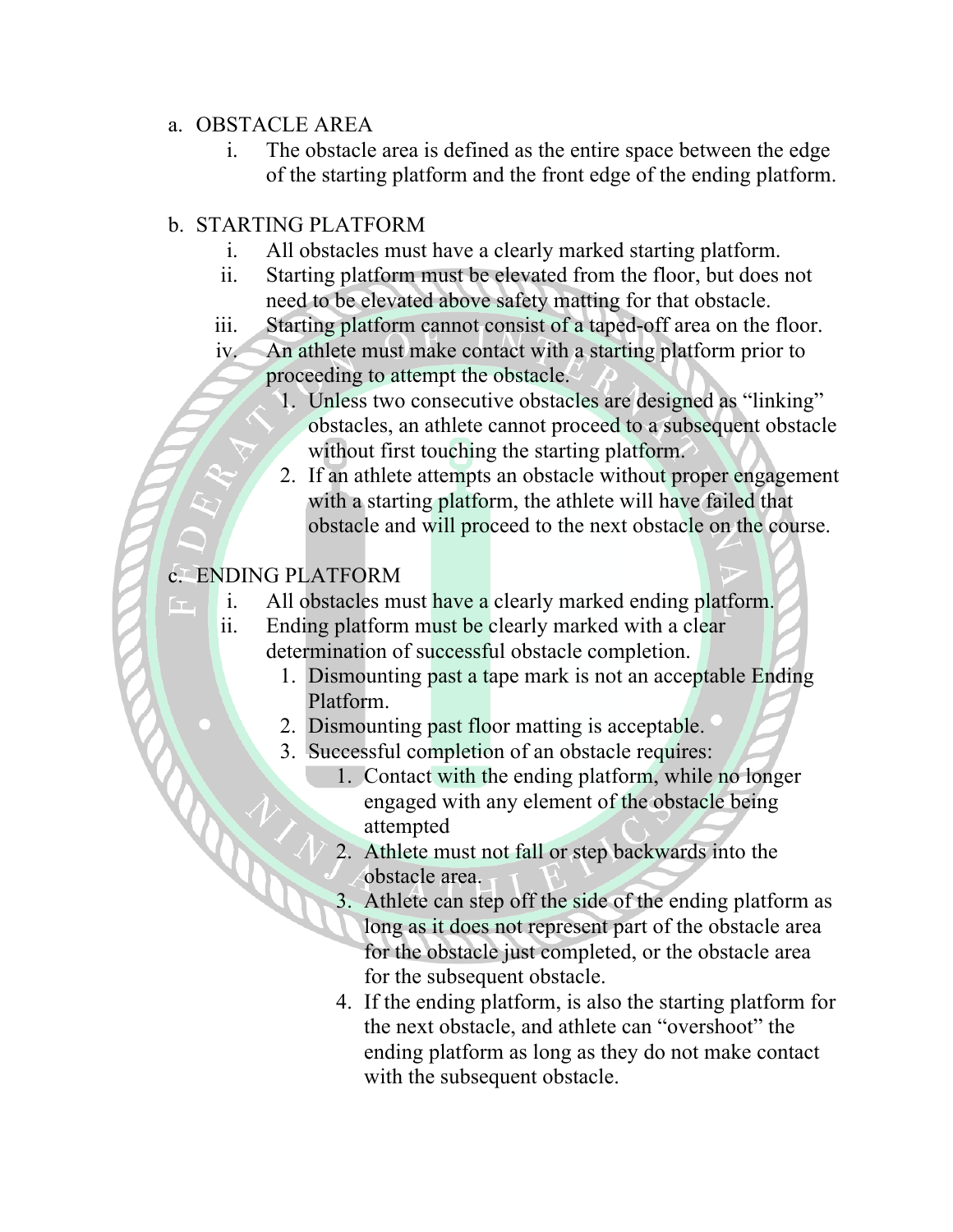- i. If the athlete makes contact with any element of the subsequent obstacle, the athlete will be considered to have started that subsequent obstacle, and may continue in either of the following fashions:
	- 1. The athlete can continue moving forward on the subsequent obstacle in an attempt to complete it.
	- 2. If a "reset" is allowed on the subsequent obstacle as outlined by the course administrator, the athlete can "reset", assuming they do not come in contact with any "fail points" on the obstacle.

#### d. SPIRIT OF THE OBSTACLE

- $\geq$  i. All athletes that attempt a FINA course, are bound by the promise to adhere to the core values represented in the *Spirit of the Obstacle*.
	- ii. While we encourage athletes to creatively determine the best way to navigate an obstacle, athletes will abide by the *Spirit of the Obstacle* by engaging an obstacle in a valid attempt.
		- 1. Course administrator can determine what obstacle attempts truly are within the *Spirit of the Obstacle* and can enforce during walk throughs and in the determination of an obstacle is successfully completed.

# 6. COURSE EXCEPTIONS

- a. In the event that there is a course malfunction during an Athlete's run, the athlete will be provided the opportunity to re-run the course at a later time amongst the remaining athletes, at the discretion of the Course Administrator. If the course malfunction occurs towards the conclusion of the run order, the affected athletes must be provided a minimum of 15 minutes prior to their re-run.
- b. In the event that, during the course of an event, an obstacle is damaged, and an exact duplicate is not available, or an obstacle is deemed to be unsafe and must be replaced, the following must occur:
	- i. The course administrator must replace the broken obstacle with the same obstacle. If an exact replacement is not available;